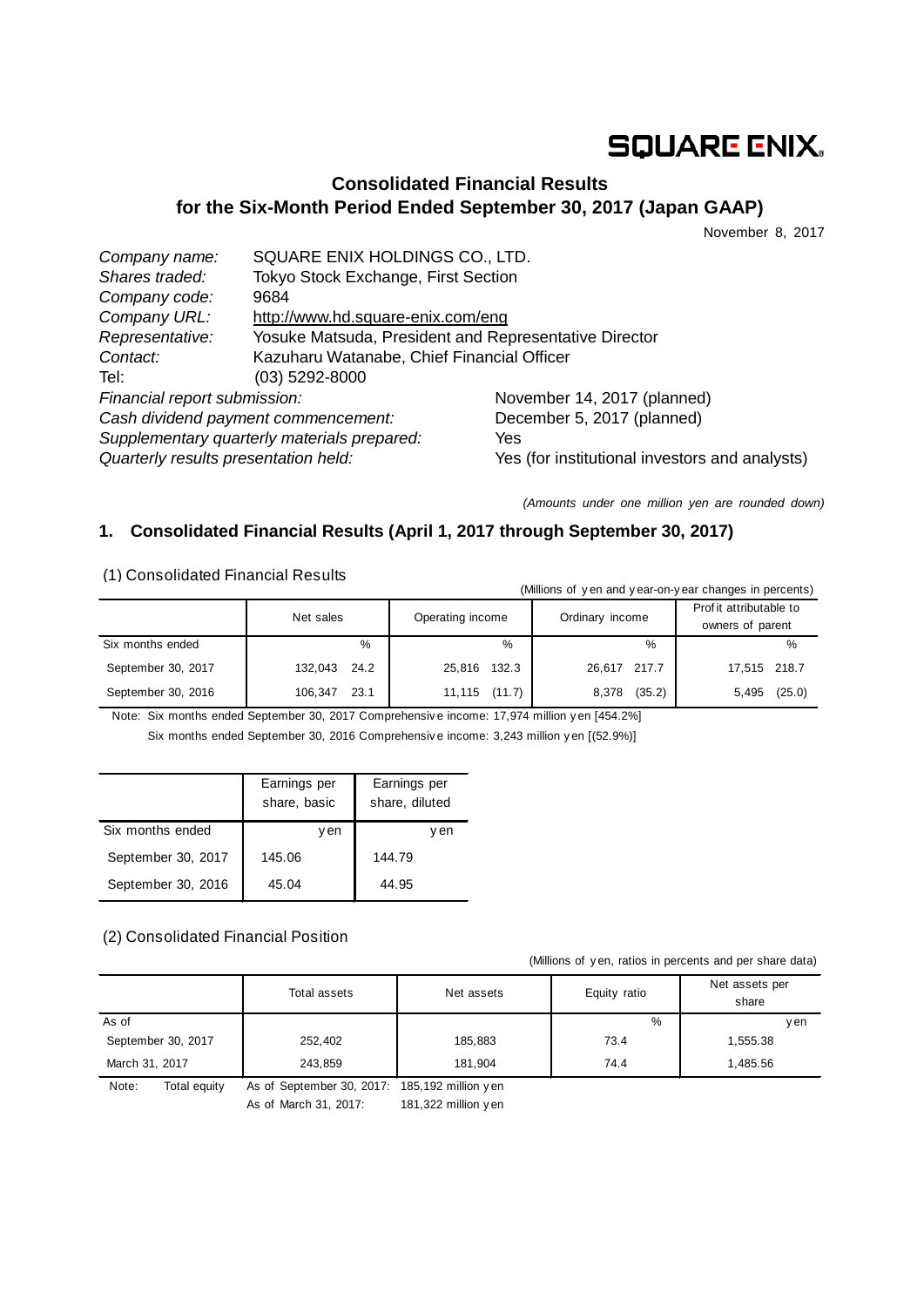## **2. Dividends**

|                                                      | Dividends per share |       |          |                 |                  |  |  |
|------------------------------------------------------|---------------------|-------|----------|-----------------|------------------|--|--|
|                                                      | 1Q                  | 2Q    | 3Q<br>4Q |                 |                  |  |  |
|                                                      | yen                 | yen   | yen      | yen             | yen              |  |  |
| Fiscal year ended<br>March 31, 2017                  |                     | 10.00 |          | 40.00           | 50.00            |  |  |
| Fiscal year ending<br>March 31, 2018                 |                     | 10.00 |          |                 |                  |  |  |
| Fiscal year ending<br>March 31, 2018<br>(projection) |                     |       |          | 30.00<br>~14.00 | 40.00<br>~148.00 |  |  |

Note: No change in Dividend projection from previous announcement

## **3. Consolidated Forecasts (April 1, 2017 to March 31, 2018)**

| (Millions of yen, year-on-year changes in percents and per share data) |  |  |  |
|------------------------------------------------------------------------|--|--|--|
|                                                                        |  |  |  |

|                             | Net sales               |               | Operating income        |                        | Ordinary income         |                        | Profit attributable to<br>ow ners of parent |                        | Earnings<br>per share |
|-----------------------------|-------------------------|---------------|-------------------------|------------------------|-------------------------|------------------------|---------------------------------------------|------------------------|-----------------------|
| Fiscal year                 |                         | %             |                         | %                      |                         | %                      |                                             | %                      | yen                   |
| ending<br>March 31,<br>2018 | 240.000<br>$~1$ 260.000 | (6.6)<br>~1.2 | 25,000<br>$\sim$ 30.000 | (20.1)<br>$\sim$ (4.1) | 25,000<br>$\sim$ 30.000 | (19.7)<br>$\sim$ (3.6) | 16.500<br>~19.500                           | (17.7)<br>$\sim$ (2.7) | 137.60<br>~162.62     |

Note: No change in consolidated forecasts from previous announcement.

#### **Others**

- (1) Significant changes among major subsidiaries during the period: No
- (2) Adoption of special accounting treatment for quarterly consolidated financial statements: No
- (3) Changes in accounting policies, procedures, and methods of presentation for consolidated financial statements
	- 1. Changes in accounting policies due to revisions to accounting standards: No
		- 2. Changes other than 1.: No
		- 3. Changes in accounting estimates: No
		- 4. Retrospective restatement: No
- (4) Outstanding shares (common stock)
	- 1. Number of shares issued and outstanding (including treasury stock):

| As of September 30, 2017                                    | 122,387,096 |
|-------------------------------------------------------------|-------------|
| As of March 31, 2017                                        | 122,373,396 |
| 2. Number of treasury stock:                                |             |
| As of September 30, 2017                                    | 3,321,772   |
| As of March 31, 2017                                        | 316,434     |
| 3. Average number of shares during the period (cumulative): |             |
| Six-Month period ended September 30, 2017                   | 120,750,813 |
| Six-Month period ended September 30, 2016                   | 122.026.599 |
|                                                             |             |

Disclaimer: (1) This document is a translation of the Japanese language "Kessan Tanshin" prepared in accordance with the guidelines of the Tokyo Stock Exchange. The Japanese language document shall prevail in the event any differences or discrepancies exist between this English translation and the original. (2) This earnings release is not subject to review procedures for quarterly financial statements (3) The forward-looking statements in this document are based upon the information currently available and necessarily include elements that are not entirely predictable. The achievement is not promised. Actual results may differ from the forward-looking statements in this document. (4) For additional information about forecasts, please refer to "1.Consolidated Results for the Six-Month Period Ended September 30, 2017 (3) Qualitative information on consolidated business forecasts" section on page 5 of Supplemental Information.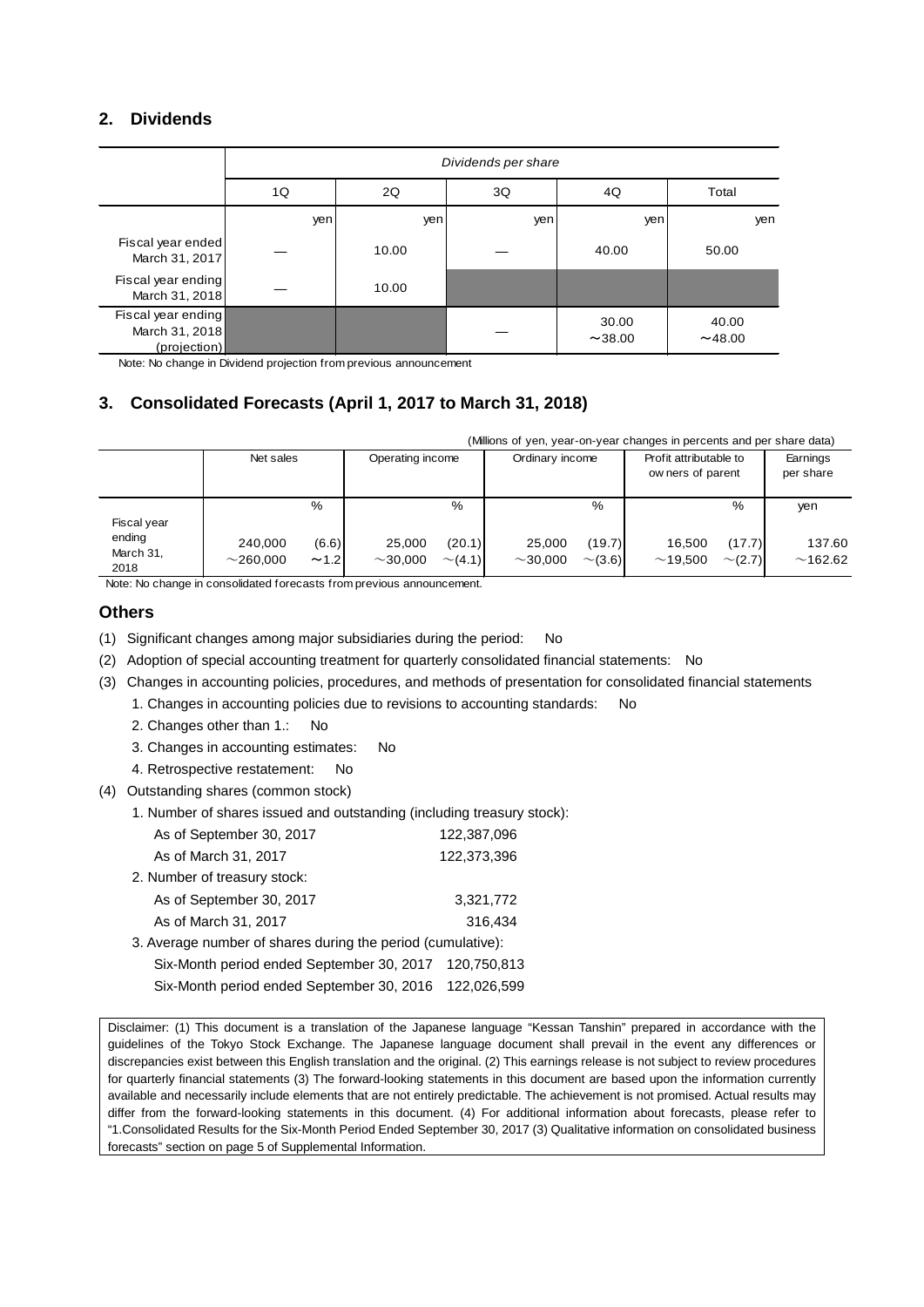## **Supplemental Information – Index**

|    |                                                                                      | Page |
|----|--------------------------------------------------------------------------------------|------|
| 1. | Consolidated Results for the Six-Month Period Ended September 30, 2017               | 2    |
|    | (1) Analysis of consolidated business results                                        | 2    |
|    | (2) Analysis of consolidated financial position                                      | 4    |
|    | (3) Qualitative information on consolidated business forecasts                       | 5    |
|    |                                                                                      |      |
| 2. | Consolidated Financial Statements for the Six-Month Period Ended September 30, 2017  | 6    |
|    | (1) Consolidated Balance Sheets                                                      | 6    |
|    | (2) Consolidated Income Statement and Consolidated Statement of Comprehensive Income | 8    |
|    | <b>Consolidated Income Statement</b>                                                 | 8    |
|    | Consolidated Statement of Comprehensive Income                                       | 9    |
|    | (3) Notes to Consolidated Financial Statements                                       | 10   |
|    | (Note regarding going concern assumptions)                                           | 10   |
|    | (Material changes in shareholders' equity)                                           | 10   |
|    | (Segment information)                                                                | 10   |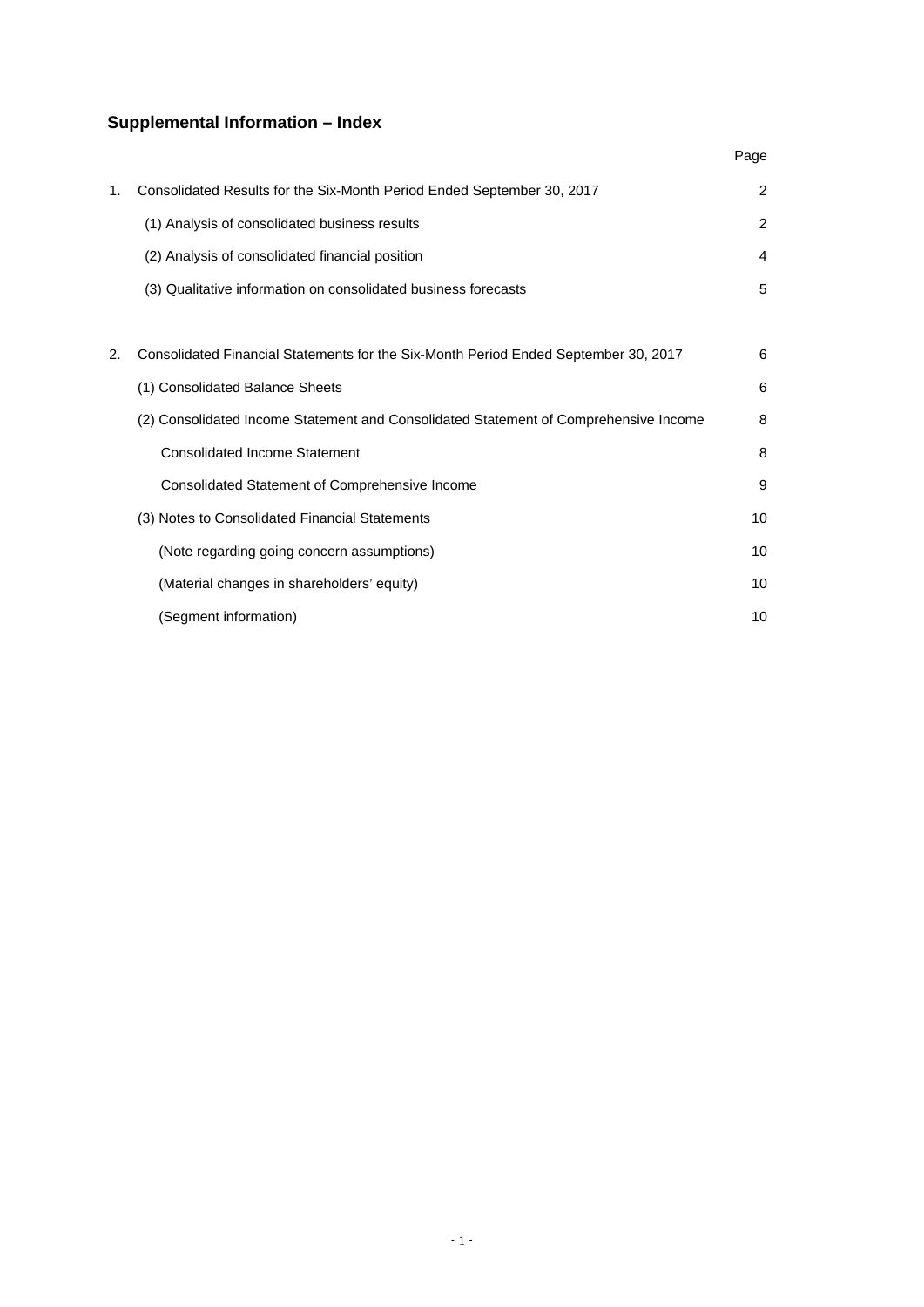#### **1. Consolidated Results for the Six-Month Period Ended September 30, 2017**

#### (1) Analysis of consolidated business results

The Square Enix group (the "Group") is continuing determined efforts to strengthen the competitiveness and profitability of its business segments of Digital Entertainment, Amusement, Publication and Merchandising. Net sales for the Six-Month period ended September 30, 2017 totaled ¥132,043 million (an increase of 24.2% from the same period of the prior fiscal year), operating income amounted to ¥25,816 million (an increase of 132.3% from the same period of the prior fiscal year), ordinary income amounted to ¥26,617 million (an increase of 217.7% from the same period of the prior fiscal year), and profit attributable to owners of parent amounted to ¥17,515 million (an increase of 218.7% from the same period of the prior fiscal year).

A discussion of results by segment for the Six-Month period ended September 30, 2017 follows.

#### • Digital Entertainment

The Digital Entertainment segment consists of planning, development, distribution, and operation of digital entertainment content primarily in the form of game. Digital entertainment content is offered to meet customer lifestyles across a variety of usage environments such as consumer game consoles (including handheld game machines), personal computers and smart devices.

During the Six-Month period ended September 30, 2017, the launches of "DRAGON QUEST XI: Echoes of an Elusive Age," the latest title of "DRAGON QUEST" series and "FINAL FANTASY XII THE ZODIAC AGE" as well as strong download sales of previously released catalogue titles such as "NieR:Automata" have resulted in an increase of both net sales and operating income in the area of console games, compared to the prior fiscal year. In the smart devices and PC browser area, our established lineup of popular games such as "FINAL FANTASY BRAVE EXVIUS," "HOSHI NO DRAGON QUEST," "DRAGON QUEST MONSTERS SUPER LIGHT" and "KINGDOM HEARTS Union χ" is continuing to show strong performances globally, and an increase of royalty income pushed both net sales and operating income, compared to the prior fiscal year.

In the area of massively multiplayer online role playing games, revenues from sales of the latest expansion disk of "FINAL FANTASY XIV" and increase of number of paying subscribers boosted by the expansion resulted in an increase of net sale and operating income, compared to the prior fiscal year.

Net sales and operating income in the Digital Entertainment segment totaled ¥102,104million (an increase of 30.4% from the same period of the prior fiscal year), and ¥26,589million (an increase of 119.3% from the same period of the prior fiscal year), respectively.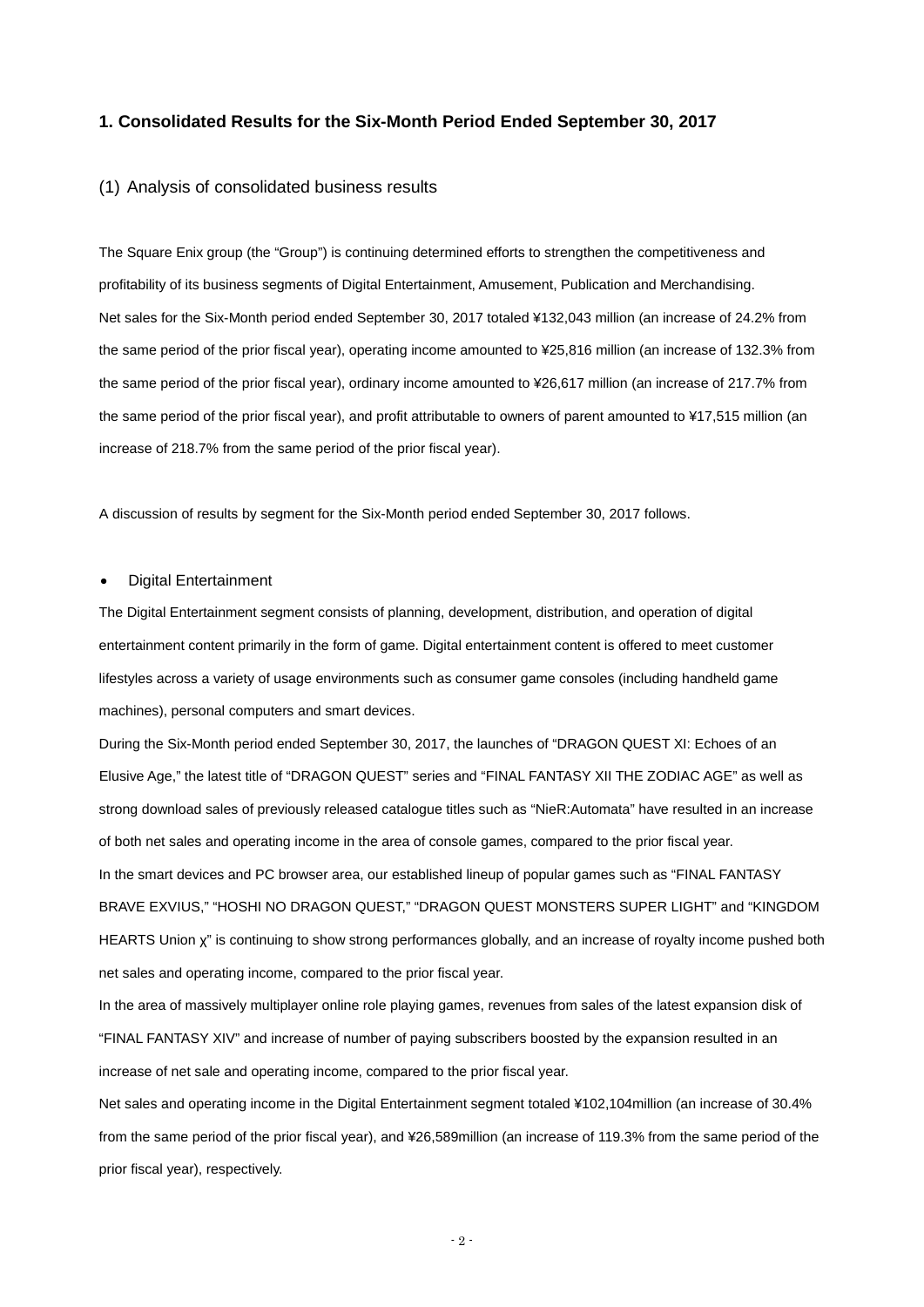#### • Amusement

The Amusement segment consists of the operation of amusement facilities and planning, development, and distribution of arcade game machines and related products for amusement facilities.

During the Six-Month period ended September 30, 2017, operation of the amusement facilities has been showing steady performance while new amusement machine releases decreased, which led to the decline in this segment's net sales.

Net sales and operating income in the Amusement segment totaled ¥21,133million (a decrease of 0.7% from the same period of the prior fiscal year), and ¥2,463million (an increase of 17.7% from the same period of the prior fiscal year), respectively.

#### **Publication**

The Publication segment consists of publication and licensing of comic magazines, comic books, and game strategy guides.

During the Six-Month period ended September 30, 2017, sales of comic books continues strong, in particular, the digital format sales increased, compared to the same period of the prior fiscal year.

Net sales and operating income in the Publication segment totaled ¥5,649million (an increase of 24.1% from the same period of the prior fiscal year) and ¥1,384million (an increase of 44.7% from the same period of the prior fiscal year), respectively.

#### **Merchandising**

The Merchandising segment consists of planning, production, distribution, and licensing of derivative products of IPs owned by the Group.

During the Six-Month period ended September 30, 2017, sales and licensing performed strongly thanks to character goods and soundtracks derived from the Group's own IPs, as well as character goods originated in renowned thirdparty IPs.

Net sales and operating income in the Merchandising segment totaled ¥4,059million (an increase of 33.4% from the same period of the prior fiscal year), and ¥1,199million (an increase of 9.5% from the same period of the prior fiscal year), respectively.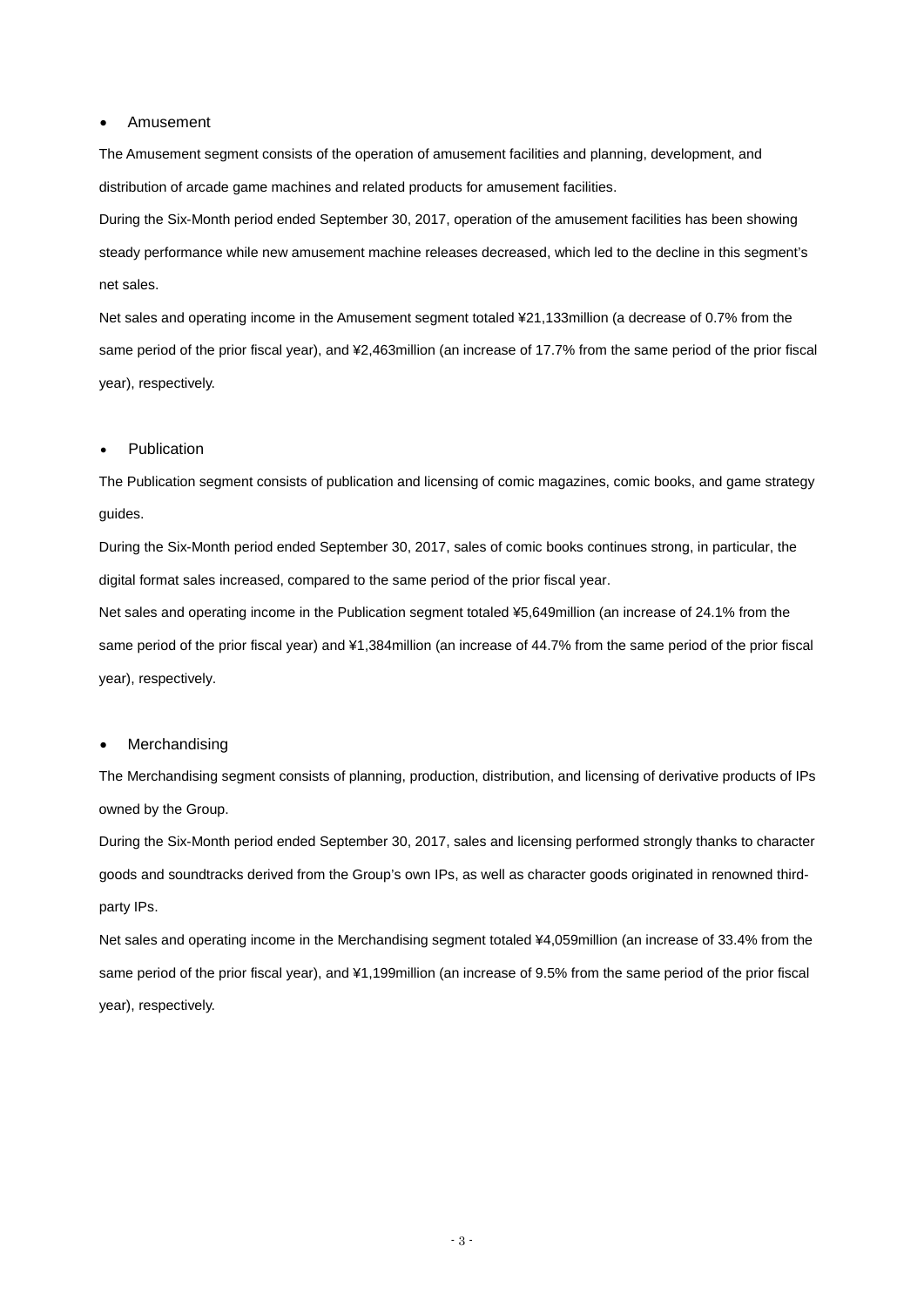#### (2) Analysis of consolidated financial position

#### **Assets**

As of September 30, 2017, total current assets were ¥215,199 million, an increase of ¥6,161 million compared to March 31, 2017. This was mainly due to increases in cash and deposits of ¥6,010 million and content production account of ¥4,666 million, while the other on current assets decreased by ¥3,112 million. As of September 30, 2017, total non-current assets were ¥37,202 million, an increase of ¥2,381 million compared to March 31, 2017. This was mainly due to increases in the property, plant and equipment of ¥1,012 million and the investments and other assets of ¥1,150 million.

As a result, total assets were ¥252,402 million, an increase of ¥8,542 million compared to March 31, 2017.

#### **Liabilities**

As of September 30, 2017, total current liabilities were ¥58,914 million, an increase of ¥3,469 million compared to March 31, 2017. This was mainly due to increases in income tax payable of ¥5,374 million, while the other on current liabilities decreased by ¥1,728 million. As of September 30, 2017, total non-current liabilities were ¥7,603 million, an increase of ¥1,093 million compared to March 31, 2017.

As a result, total liabilities were ¥66,518 million, an increase of ¥4,563 million compared to March 31, 2017.

Net assets

As of September 30, 2017, net assets were ¥185,883 million, an increase of ¥3,979 million compared to March 31, 2017. This was mainly due to profit attributable to owners of parent of ¥17,515 million, dividend payments of ¥4,882 million and acquisition of treasury stock of ¥9,248 million.

As a result, the consolidated equity ratio stood at 73.4% (74.4% as of March 31, 2017).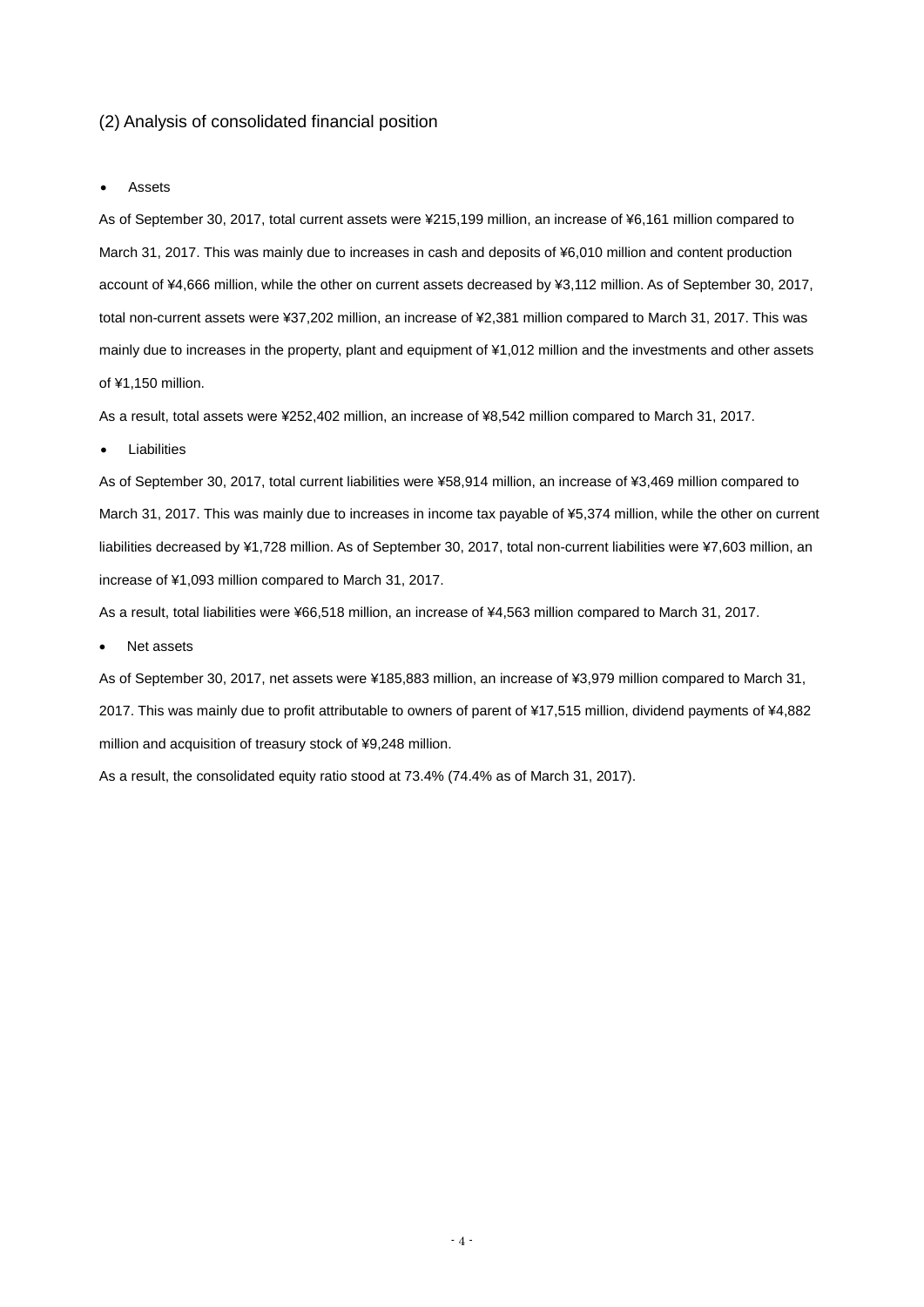#### (3) Qualitative information on consolidated business forecasts

The business environment surrounding the Group is in the midst of major changes, where consumer needs for contents suitable to smart devices such as smartphones and tablet PCs are rapidly expanding, with ever diversifying consumer preferences, while the console game markets in North America and Europe are increasingly getting competitive and oligopolistic. The Group is focusing all efforts to achieve growth coupled with profits on a solid revenue foundation through introduction of responsive and flexible content development conforming to the everchanging environment as well as diversification of profit opportunities.

Given the environmental changes described above, it is expected that the consolidated forecasts for financial results will fluctuate ever-larger. The Group, therefore, has made consolidated forecasts in a range of forecasted figures in lieu of specific figures.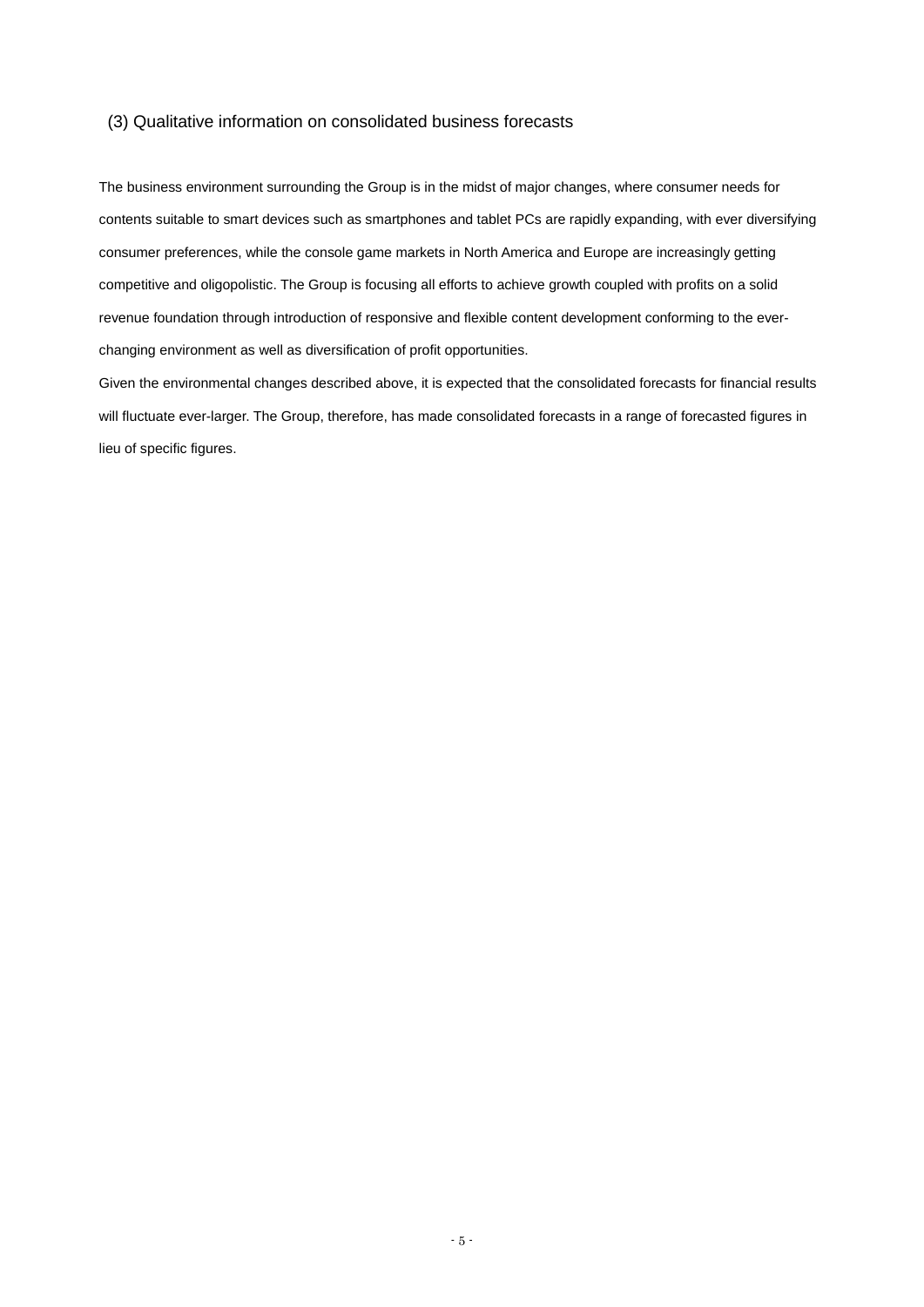## **2. Consolidated Financial Statements for the Six-Month Period Ended September 30, 2017**

(1) Consolidated Balance Sheets

|                                     |         | (Millions of yen)                             |
|-------------------------------------|---------|-----------------------------------------------|
|                                     |         | As of March 31, 2017 As of September 30, 2017 |
| Assets                              |         |                                               |
| <b>Current assets</b>               |         |                                               |
| Cash and deposits                   | 129,364 | 135,374                                       |
| Notes and accounts receivable-trade | 26,053  | 23,872                                        |
| Merchandise and finished goods      | 2,820   | 3,406                                         |
| Work in progress                    | 11      | 262                                           |
| Raw materials and supplies          | 302     | 271                                           |
| Content production account          | 34,548  | 39,214                                        |
| Other                               | 16,252  | 13,140                                        |
| Allowance for doubtful accounts     | (314)   | (341)                                         |
| Total current assets                | 209,038 | 215,199                                       |
| Non-current assets                  |         |                                               |
| Property, plant and equipment       | 14,234  | 15,247                                        |
| Intangible assets                   | 4,735   | 4,953                                         |
| Investments and other assets        | 15,850  | 17,001                                        |
| Total non-current assets            | 34,820  | 37,202                                        |
| Total assets                        | 243,859 | 252,402                                       |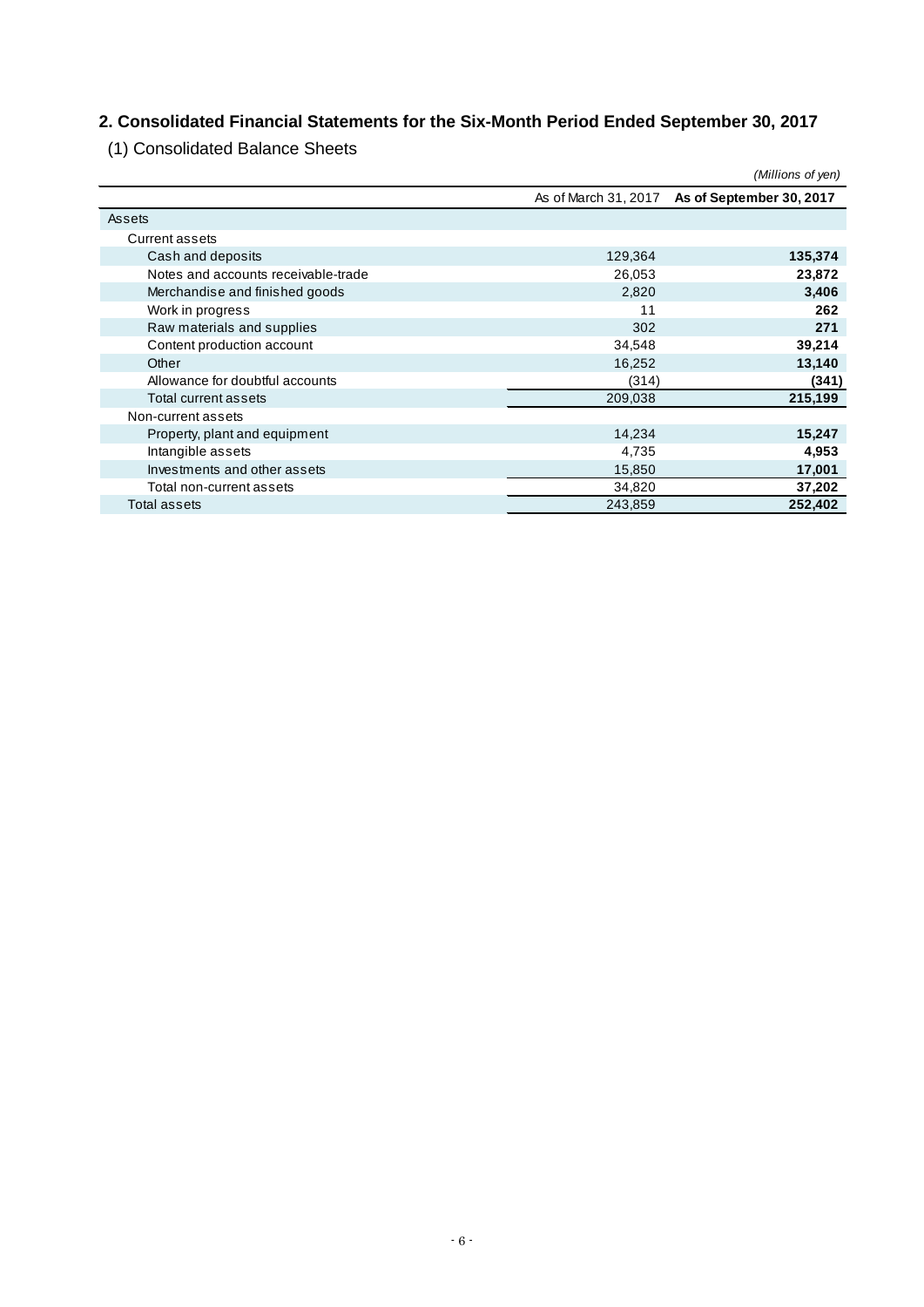|                                                       |                      | (Millions of yen)        |
|-------------------------------------------------------|----------------------|--------------------------|
|                                                       | As of March 31, 2017 | As of September 30, 2017 |
| Liabilities                                           |                      |                          |
| <b>Current liabilities</b>                            |                      |                          |
| Notes and accounts payable-trade                      | 14,220               | 14,870                   |
| Short-term loans payable                              | 8,437                | 9,045                    |
| Income taxes payable                                  | 1,665                | 7,039                    |
| Provision for bonuses                                 | 2,358                | 2,075                    |
| Provision for sales returns                           | 6,197                | 5,066                    |
| Provision for loss on game arcade closings            | 64                   | 62                       |
| Asset retirement obligations                          | 17                   |                          |
| Other                                                 | 22,482               | 20,754                   |
| <b>Total current liabilities</b>                      | 55,445               | 58,914                   |
| Non-current liabilities                               |                      |                          |
| Provision for directors' retirement benefits          | 88                   | 88                       |
| Provision for loss on game arcade closings            | 83                   | 61                       |
| Net defined benefit liability                         | 2,546                | 2,652                    |
| Asset retirement obligations                          | 2,450                | 2,780                    |
| Other                                                 | 1,340                | 2,020                    |
| Total non-current liabilities                         | 6,510                | 7,603                    |
| <b>Total liabilities</b>                              | 61,955               | 66,518                   |
| Net assets                                            |                      |                          |
| Shareholders' equity                                  |                      |                          |
| Capital stock                                         | 23,828               | 23,844                   |
| Capital surplus                                       | 53,067               | 53,084                   |
| Retained earnings                                     | 109,764              | 122,398                  |
| Treasury stock                                        | (897)                | (10, 145)                |
| Total shareholders' equity                            | 185,763              | 189,180                  |
| Accumulated other comprehensive income                |                      |                          |
| Valuation difference on available-for-sale securities | 364                  | 359                      |
| Foreign currency translation adjustment               | (4,640)              | (4, 188)                 |
| Remeasurements of defined benefit plans               | (165)                | (159)                    |
| Total accumulated other comprehensive income          | (4, 440)             | (3,988)                  |
| Subscription rights to shares                         | 453                  | 556                      |
| Non-controlling interests                             | 128                  | 135                      |
| Total net assets                                      | 181,904              | 185,883                  |
| Total liabilities and net assets                      | 243,859              | 252,402                  |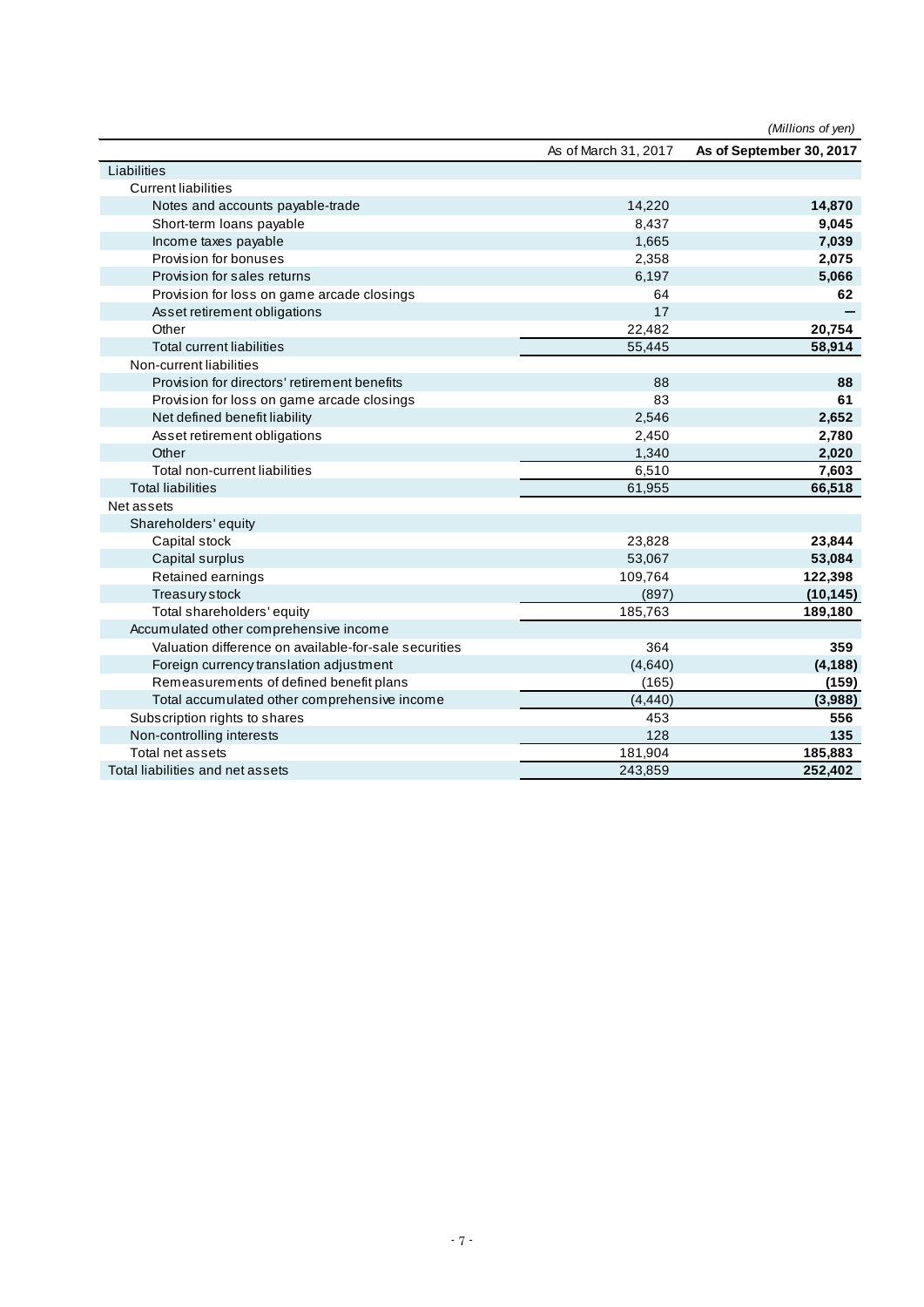|                                                        |                    | (Millions of yen)         |
|--------------------------------------------------------|--------------------|---------------------------|
|                                                        | Six months ended   | <b>Six months ended</b>   |
|                                                        | September 30, 2016 | <b>September 30, 2017</b> |
| Net sales                                              | 106,347            | 132,043                   |
| Cost of sales                                          | 56,306             | 65,936                    |
| Gross profit                                           | 50.040             | 66,107                    |
| Reversal of provision for sales returns                | 3,138              | 6,149                     |
| Provision for sales returns                            | 3,776              | 5,006                     |
| Gross profit-net                                       | 49,402             | 67,250                    |
| Selling, general and administrative expenses           | 38,287             | 41,434                    |
| Operating income                                       | 11,115             | 25,816                    |
| Non-operating income                                   |                    |                           |
| Interest income                                        | 36                 | 45                        |
| Dividend income                                        | $\mathbf 0$        | 3                         |
| Gain on forgiveness of payable for group tax           | 62                 | 31                        |
| Foreign exchange gains                                 |                    | 739                       |
| Miscellaneous income                                   | 45                 | 225                       |
| Total non-operating income                             | 144                | 1,045                     |
| Non-operating expenses                                 |                    |                           |
| Interest expenses                                      | 30                 | 38                        |
| Commission fee                                         | 4                  | $\mathbf{2}$              |
| Office tranfer related expenses                        | $\overline{7}$     | 120                       |
| Loss on forgiveness of receivable for group tax        | 6                  | 83                        |
| Foreign exchange losses                                | 2,829              |                           |
| Miscellaneous loss                                     | $\overline{2}$     | 0                         |
| Total non-operating expenses                           | 2,881              | 244                       |
| Ordinary income                                        | 8,378              | 26,617                    |
| Extraordinary income                                   |                    |                           |
| Gain on sales of non-current assets                    |                    | 10                        |
| Gain on sales of investment securities                 |                    | $\overline{\mathbf{4}}$   |
| Gain on reversal of subscription rights to shares      | 20                 | $\mathbf 2$               |
| Gain on liquidation of subsidiaries                    |                    | 5                         |
| Total extraordinary income                             | 20                 | 23                        |
| <b>Extraordinary losses</b>                            |                    |                           |
| Loss on sales of non-current assets                    |                    | 8                         |
| Loss on retirement of non-current assets               | 120                | 59                        |
| Loss on sales of shares of subsidiaries and associates |                    | 371                       |
| Other                                                  | 13                 | 4                         |
| Total extraordinary losses                             | 133                | 443                       |
| Profit before income taxes                             | 8,265              | 26,196                    |
| Income taxes-current                                   | 1,869              | 7,650                     |
| Income taxes-deferred                                  | 897                | 1,022                     |
| Total income taxes                                     | 2,767              | 8,672                     |
| Profit                                                 | 5,498              | 17,524                    |
| Profit attributable to non-controlling interests       | 2                  | 8                         |
| Profit attributable to owners of parent                | 5,495              | 17,515                    |
|                                                        |                    |                           |

(2) Consolidated Income Statement and Consolidated Statement of Comprehensive Income Consolidated Income Statement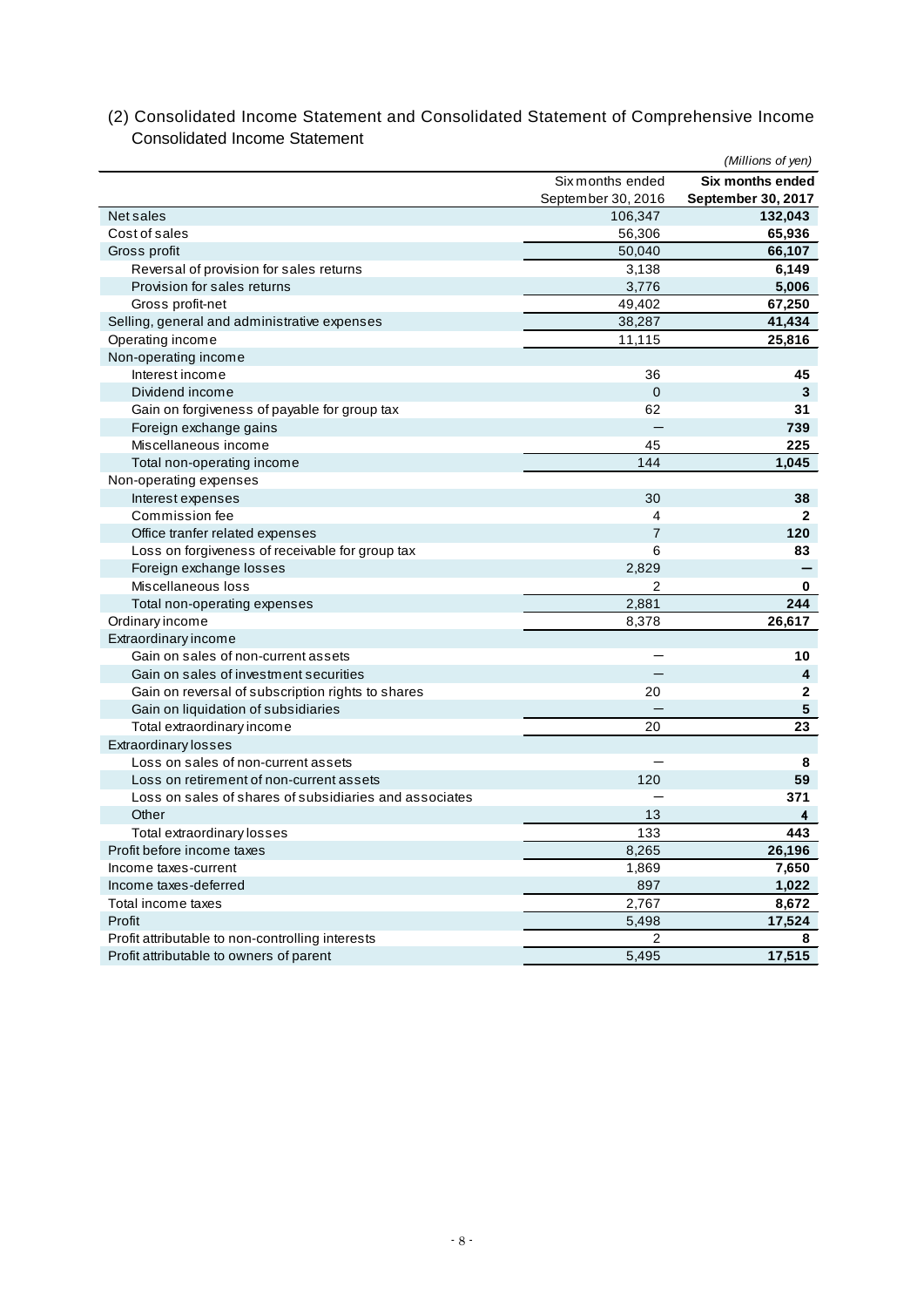## Consolidated Statement of Comprehensive Income

|                                                                | (Millions of yen)  |                    |  |
|----------------------------------------------------------------|--------------------|--------------------|--|
|                                                                | Six months ended   |                    |  |
|                                                                | September 30, 2016 | September 30, 2017 |  |
| Profit                                                         | 5,498              | 17,524             |  |
| Other comprehensive income                                     |                    |                    |  |
| Valuation difference on available-for-sale securities          | 131                | (4)                |  |
| Foreign currency translation adjustment                        | (2, 470)           | 449                |  |
| Remeasurements of defined benefit plans                        | 85                 | 5                  |  |
| Total other comprehensive income                               | (2,254)            | 450                |  |
| Comprehensive income                                           | 3,243              | 17,974             |  |
| (Breakdown)                                                    |                    |                    |  |
| Comprehensive income attributable to owners of parent          | 3,302              | 17,967             |  |
| Comprehensive income attributable to non-controlling interests | (58)               | 6                  |  |